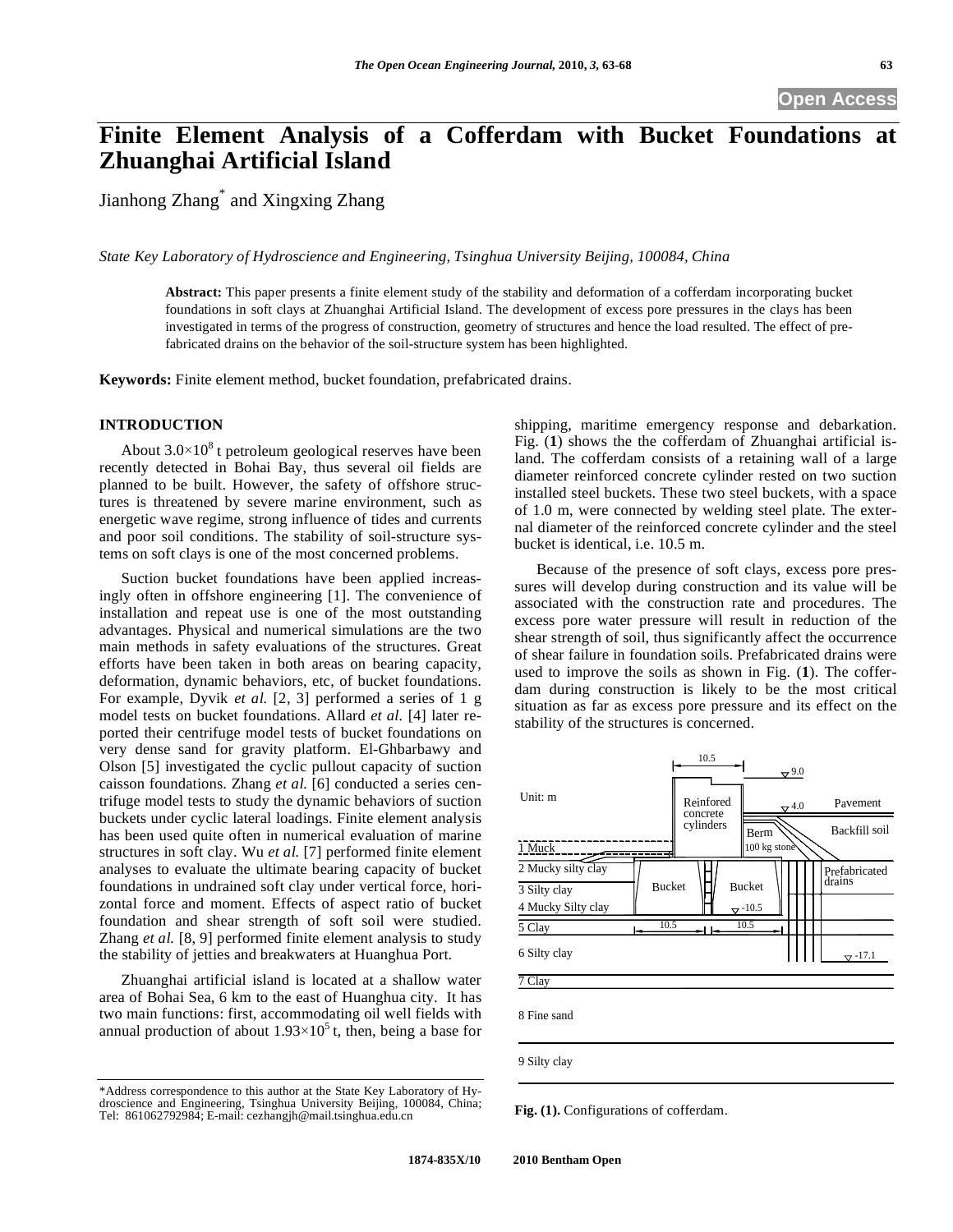#### **64** *The Open Ocean Engineering Journal, 2010, Volume 3 Zhang and Zhang*

This paper presents a finite element study of the cofferdam of Zhuanghai artificial island. The purpose of the study is to evaluate the stability of the soil-structure system in terms of the consolidation process and the associated shear strength transformation. The critical situations of the cofferdam will be indicated.

### **GEOTECHNICAL PARAMETERS OF SOILS**

The foundation at Zhuanghai artificial island is mainly composed of five soils, i.e. muck, mucky silty clay, silty clay, clay and fine sand. The muck has been excavated before construction. Nine soil layers, numbered as 1~ 9 from up down, are shown in Fig. (**1**) and Table **1**. Standard penetration test, vane shear test and laboratory tests have been performed by Tianjin University to derive geotechnical parameters of foundation soils. The measured parameters are summarized in Table **1**.

Since the clays are normal consolidated, so the lateral pressure coefficient *K* is expressed as

$$
K = 1 - \sin \phi' \tag{1}
$$

where  $\phi'$  is the effective internal friction angel of soil. The Poisson ratio  $\nu$  can be written

$$
v = \frac{K}{1+K} \tag{2}
$$

and the Yang's Modulus *E* is derived to be

$$
E = E_s \left( 1 - \frac{2v^2}{1 - v} \right) \tag{3}
$$

where  $E_s$  is the oedometric modulus. The Yang's modulus and Poisson ratio of soil will later be used in finite element analysis are listed in Table **2**.

**Table 1. Property Parameters of Foundation Soils** 

| No.            | Soil                | <b>Depth</b><br>(m) | <b>Effective</b><br><b>Cohesion</b><br>(kPa) | <b>Effective</b><br><b>Internal</b><br><b>Friction</b><br>Angel<br>$(\text{deg.})$ | <b>Modulus</b><br>(MPa) | <b>Oedometric Permeability</b><br>Coefficient<br>(m/s) |
|----------------|---------------------|---------------------|----------------------------------------------|------------------------------------------------------------------------------------|-------------------------|--------------------------------------------------------|
| 1              | Muck                | $0.0 - 1.8$         | 7.1                                          | 2.3                                                                                | 1.9                     | $5.0 \times 10^{-9}$                                   |
| $\overline{c}$ | Mucky<br>silty clay | $1.8 - 5.8$         | 9.6                                          | 3.3                                                                                | 3.2                     | $1.0\times10^{-8}$                                     |
| 3              | Silty clay          | $5.8 - 10.6$        | 13.1                                         | 6.2                                                                                | 3.7                     | $5.0 \times 10^{-8}$                                   |
| $\overline{4}$ | Mucky<br>silty clay | $10.6 \times 11.2$  | 3                                            | 24.6                                                                               | 9.3                     | $2.0 \times 10^{-9}$                                   |
| 5              | Clay                | $11.2 \times 13.3$  | 14.2                                         | 10.3                                                                               | 2.6                     | $5.0 \times 10^{-10}$                                  |
| 6              | Silty clay          | $13.3 - 19.0$       | 17.4                                         | 10.95                                                                              | 5.7                     | $5.0 \times 10^{-9}$                                   |
| 7              | Clay                | $19.0 - 20.9$       | 21.8                                         | 13.8                                                                               | 9.6                     | $3.0 \times 10^{-10}$                                  |
| 8              | Fine sand           | $20.9 - 28.7$       | 6.7                                          | 30.65                                                                              | 18.6                    | $2.0 \times 10^{-6}$                                   |
| 9              | Silty clay          | $28.7 - 34.4$       | 17.6                                         | 15.95                                                                              | 6.3                     | $5.0 \times 10^{-9}$                                   |

The extended Drucker-Prager model implemented in the software ABAQUS (Version 6.7) [10] is used to describe the deformation of foundation soils. Associated flow rule is adopted, so the dilation angle is assumed to be identical to the friction angel. The suggested value of flow stress ratio is 0.8, to ensure that the yield locus on the  $\pi$ -plate is close to the Mohr-Coulomb yield criterion.

**Table 2. Yang's Modulus and Poisson Ratio of Foundation Soils** 

| No.            | <b>Yang's Modulus</b><br>(MPa) | <b>Poisson Ratio</b> |  |
|----------------|--------------------------------|----------------------|--|
| $\mathbf{1}$   | 0.11                           | 0.490                |  |
| $\overline{2}$ | 0.27                           | 0.485                |  |
| 3              | 0.58                           | 0.471                |  |
| $\overline{4}$ | 5.3                            | 0.369                |  |
| 5              | 0.67                           | 0.451                |  |
| 6              | 1.55                           | 0.448                |  |
| 7              | 3.28                           | 0.432                |  |
| 8              | 12.60                          | 0.329                |  |
| 9              | 2.44                           | 0.420                |  |

#### **FINITE ELEMENT MODEL**

Due to the great length of the cofferdam, cofferdam-soil system can be assumed to be a plane strain problem. Fig. (**2**) shows the finite element mesh used in numerical analysis. Eight-node biquadratic elements are used in order to decrease the distortion of drainage rate near fabricated drain elements.

Hansbo [11] present a simple solution of vertical drains with regard to well resistance and smear effect. Hird *et al.*  [12] performed an equivalent plain-strain analysis considering a unit cell of the vertical drain. Indraratna and Redana [13] developed the plane strain model to quantify the smear effect.



**Fig. (2).** Finite element mesh of cofferdam.

The vertical drain system is converted into equivalent plane strain by adjusting the spacing of the drain wall or the permeability of soil or both. Only the permeability of soil is adjusted in this study, using following formula [13]:

$$
\frac{k_{hp}}{k_h} = \frac{2}{3\left[\ln\left(\frac{R}{r_s}\right) + \left(\frac{k_n}{k_s}\right)\ln\left(\frac{r_s}{r_w}\right) - \frac{3}{4}\right]}
$$
\n(4)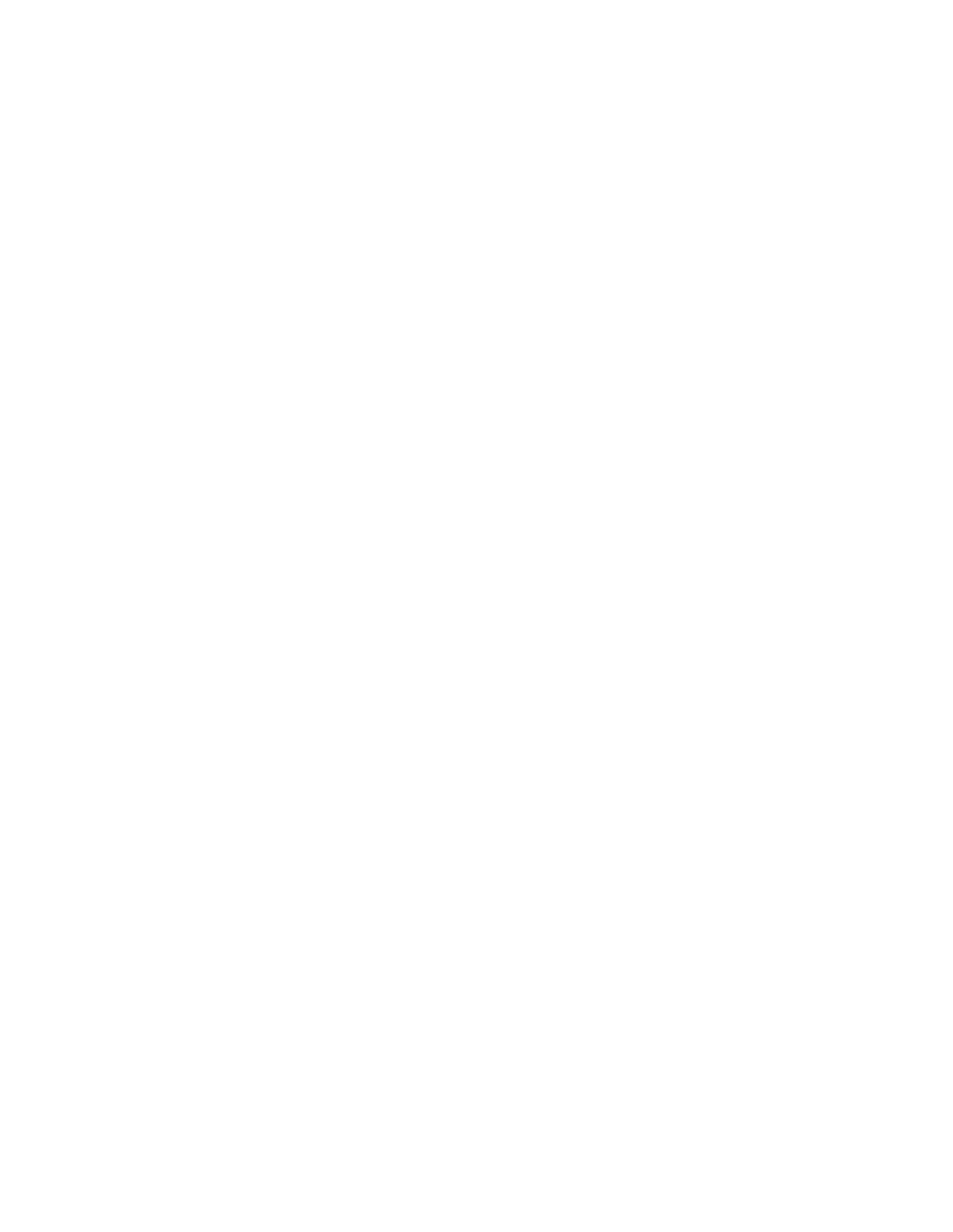(a) 3-month after the construction completed

(a) The cylindrical wall is completed (kPa)

(b) 6-month after the construction completed

(b) The berm is completed (kPa)

(c) 12-month after the construction completed

(c) The backfill is completed (kPa)

**Fig. (6).** Excess pore pressure in model with no drains.

both models. The vertical drains demonstrate effective in preventing high pore pressure.

The dissipation of the excess pore pressure is of particular significance regarding the long-term stability of the soilstructure system. Fig. (**7**) shows the dissipation process of excess pore pressure 3 - 24 months after construction, the effect of fabricated drains is also involved. As seen from Fig. (**7**), the excess pore pressure is quite low in the region incorporated with vertical drains, but remains almost unchanged with time beyond that region due to low permeability of the clays.

## **CONCLUSIONS**

This paper presents a finite element simulation of a cofferdam incorporating bucket foundation in soft clays at Zhuanghai artificial island. Following conclusions can be drawn.

The maximum horizontal displacement and settlement of the reinforced concrete retaining wall is 0.15 m and 0.55 m (d) 24-month after the construction completed

**Fig. (7).** Excess pore pressure after construction (kPa).

when the construction is just completed. The maximum horizontal displacement of the foundation soil is 0.35 m, occurring underneath the foreshore toe of the bucket. The movement of the soil indicates a lateral outward trend.

Most of the ground deformation occurs during the construction, especially the horizontal displacements of the retaining wall and foundation soils. However, the settlement of the retaining wall increases from 0.55 m at the completion of the construction up to 0.72 m when the foundation is fully consolidated.

The prefabricated drains demonstrate very effective in preventing high pore pressure and thus potential failure through the foundation soils. Beyond the region improved by vertical drains, high excess pore pressure exhibits even 2 years after the completion of the construction.